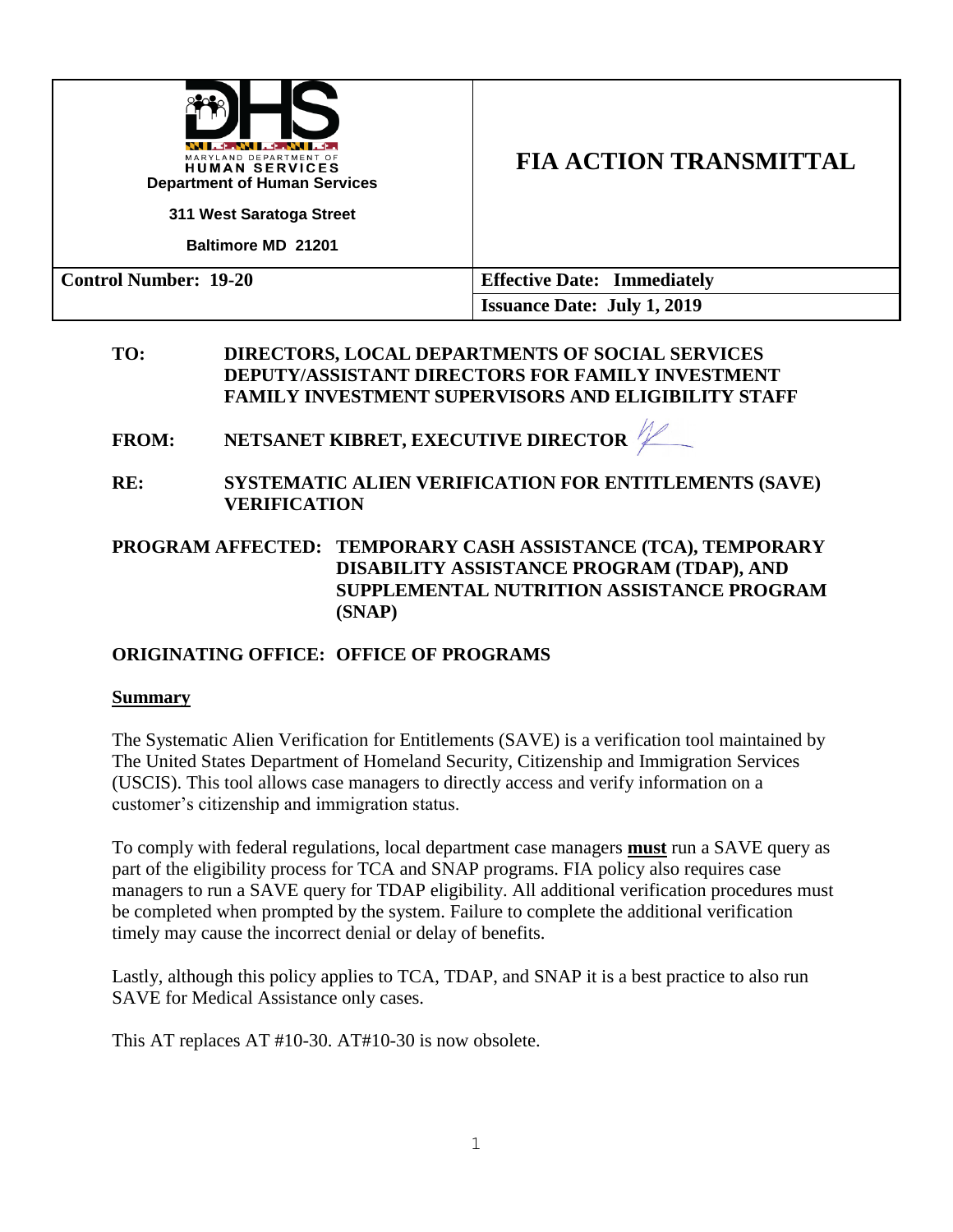# **Action Required**

All non-citizens applying for TCA, TDAP or SNAP benefits must present immigration documentation, or in some cases, verbally provide information from such documentation, that the local department issuing benefits determines is reasonable evidence indicating a satisfactory immigration status.

All local department case managers MUST run SAVE for non-citizen customers.

SAVE verification must be obtained when a non-citizen:

- Customer applies for benefits for the first time;
- Customer applies for benefits for the first time after leaving and subsequently returning to the country;
- Customer reports a change in immigration status or that he or she has naturalized; or
- Customer has an existing case, but at application, redetermination or interim change the case manager cannot verify SAVE was previously run.

SAVE documents must be uploaded to ECMS. The ALAS screen of CARES must be updated with the most current SAVE result and the case narration must be entered.

#### Policy / Procedure Reminders

- When the case manager inputs the customer information into the SAVE system, during the application/redetermination process, SAVE will respond with the immigration status or with directions to institute additional verification. Case managers must begin the additional verification steps when the system indicates. Upon receiving the additional information, the system provides the immigrant status or requests that the agency submit the immigrant's document for review.
- Some immigrants may not want to pursue receipt of benefits because of the additional verification procedures. If an immigrant chooses not to complete the SAVE verification process, the customer may not receive benefits. Stop the verification process if the immigrant does not want to continue.
- The immigrant can withdraw his or her application or the case manager can deny it for failure to follow through with the application process. Determine eligibility for all other individuals in the assistance unit.
- For some customers such as refugees and asylees, a previous immigration status may exempt them from the requirements of the 5-year bar despite their current status as reported by SAVE.

### SAVE Electronic Verification Process

Initial Verification

● Submit a query in SAVE using information contained in the document provided by the customer.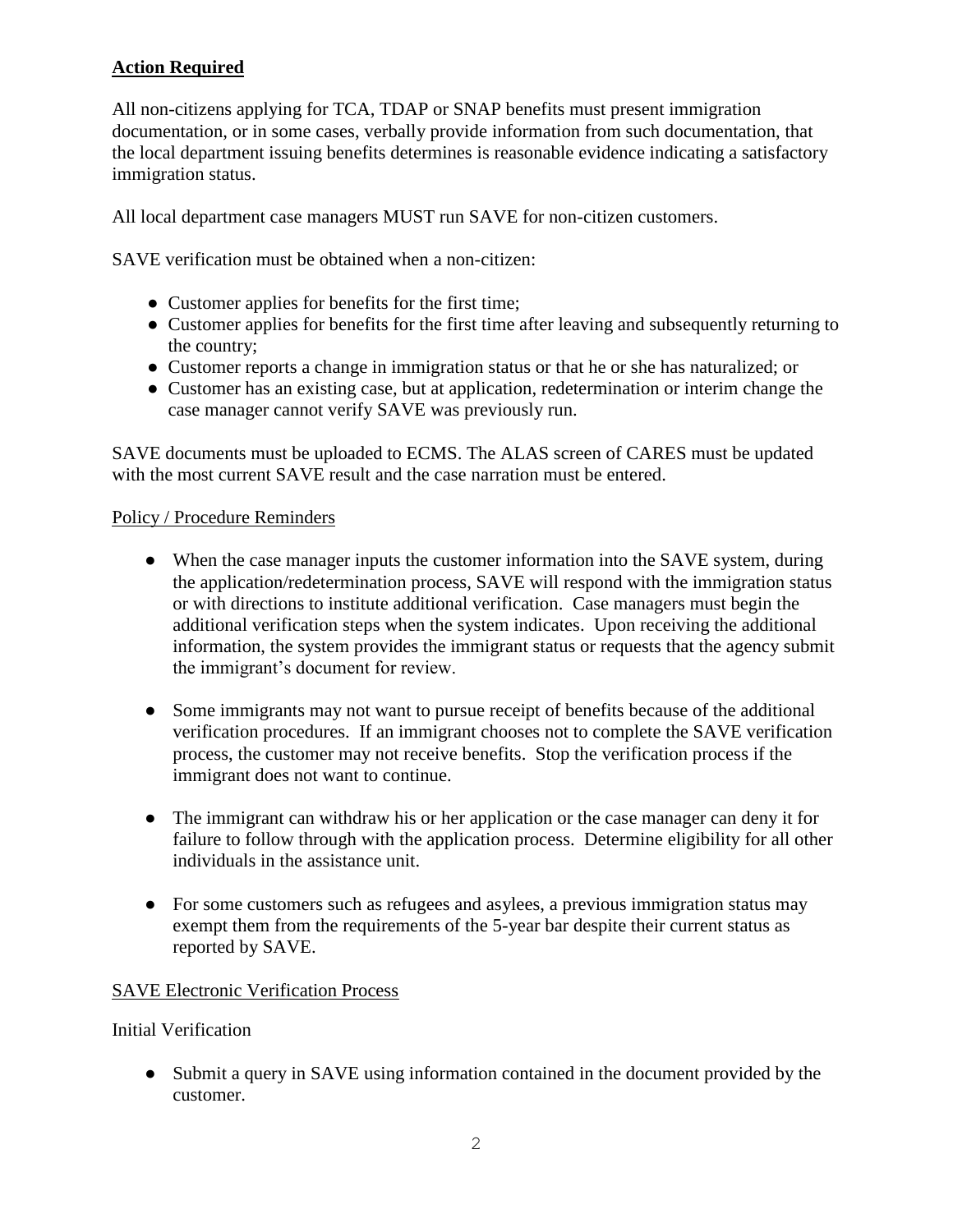System Response:

- The system returns the customer's current immigration status or a message prompting the agency to "Institute Additional Verification".
- If the immigration status is confirmed, the verification process is complete.
- If the status is not confirmed, the process continues on to additional verification.

Institute Additional Verification Prompt

● If you receive the prompt to "Institute Additional Verification" submit additional customer information using the prompts provided. If the status is confirmed, the verification process is complete. If the status is not confirmed, the process continues to third step verification. An electronic response is generally returned within 3-5 federal working days.

## Third Step Verification

● If you are prompted to "Resubmit Doc", a copy of the immigration document (front and back) must be uploaded to the SAVE system by following the prompts. Form G-845 will be transmitted via SAVE and does not need to be mailed or emailed directly to USICS. An electronic response is generally returned within 3-5 federal working days, though cases requiring more extensive research may take longer.

Additional information regarding the use of SAVE can be found on the Help tab of the SAVE website and the SAVE Manual located on Knowledge Base.

### **Attachments**

- 1. Updated SNAP Manual Section 120
- 2. Updated TCA Manual Section 310
- 3. Updated TDAP Manual Section 300

### **Inquiries**

If you need SAVE access, please contact Annabelle Redman, [annabelle.redman@maryland.gov,](mailto:annabelle.redman@maryland.gov) or John Fisher, [johnp.fisher@maryland.gov.](mailto:johnp.fisher@maryland.gov)

For TCA, TDAP and SNAP policy-related questions, please complete the FIA Policy [Information Request Form](http://kb.dhs.maryland.gov/family-investment-administration/contact-us-with-your-fia-program-eligibility-policy-question/) found on Knowledge Base as shown in the screenshot below.